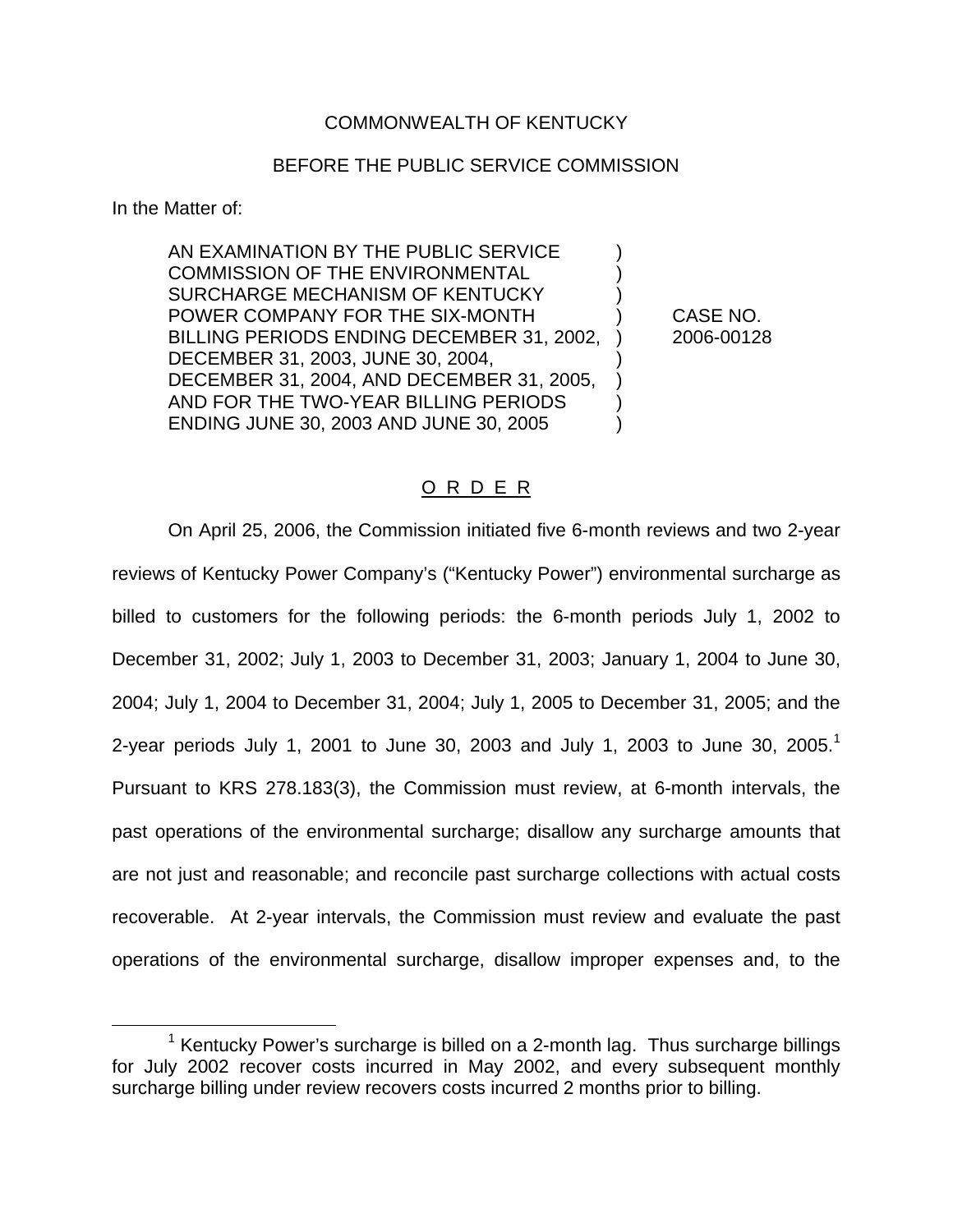extent appropriate, incorporate surcharge amounts found just and reasonable into the existing base rates of the utility.

The Attorney General, by and through his Office of Rate Intervention ("AG"), and the Kentucky Industrial Utility Customers, Inc. ("KIUC") sought and were granted intervention in this proceeding. The Commission issued a procedural schedule on April 25, 2006 that provided for discovery, the filing of prepared testimony, an informal conference, and a public hearing. Kentucky Power filed prepared direct testimony, supplemental testimony,<sup>2</sup> and responded to requests for information. Neither intervenor filed requests for information or testimony. The AG and KIUC filed notices stating they did not object to the submission of the case for decision on the current record, subject to reserving their objections to the inclusion of environmental costs associated with out-ofstate generating facilities approved in Case No.  $2005-00068$ <sup>3</sup>. The Commission notes that the AG and KIUC appealed that issue to the Franklin Circuit Court and Kentucky Court of Appeals. On July 27, 2006, Kentucky Power filed its response to the

 $2$  In its September 8, 2006 Order, the Commission required Kentucky Power to file supplemental testimony addressing the discovery of errors it had found in a previous data response. The supplemental testimony was filed on September 19, 2006.

 $3$  Case No. 2005-00068, Application of Kentucky Power Company for Approval of an Amended Compliance Plan for Purposes of Recovering Additional Costs of Pollution Control Facilities and to Amend Its Environmental Cost Recovery Surcharge Tariff.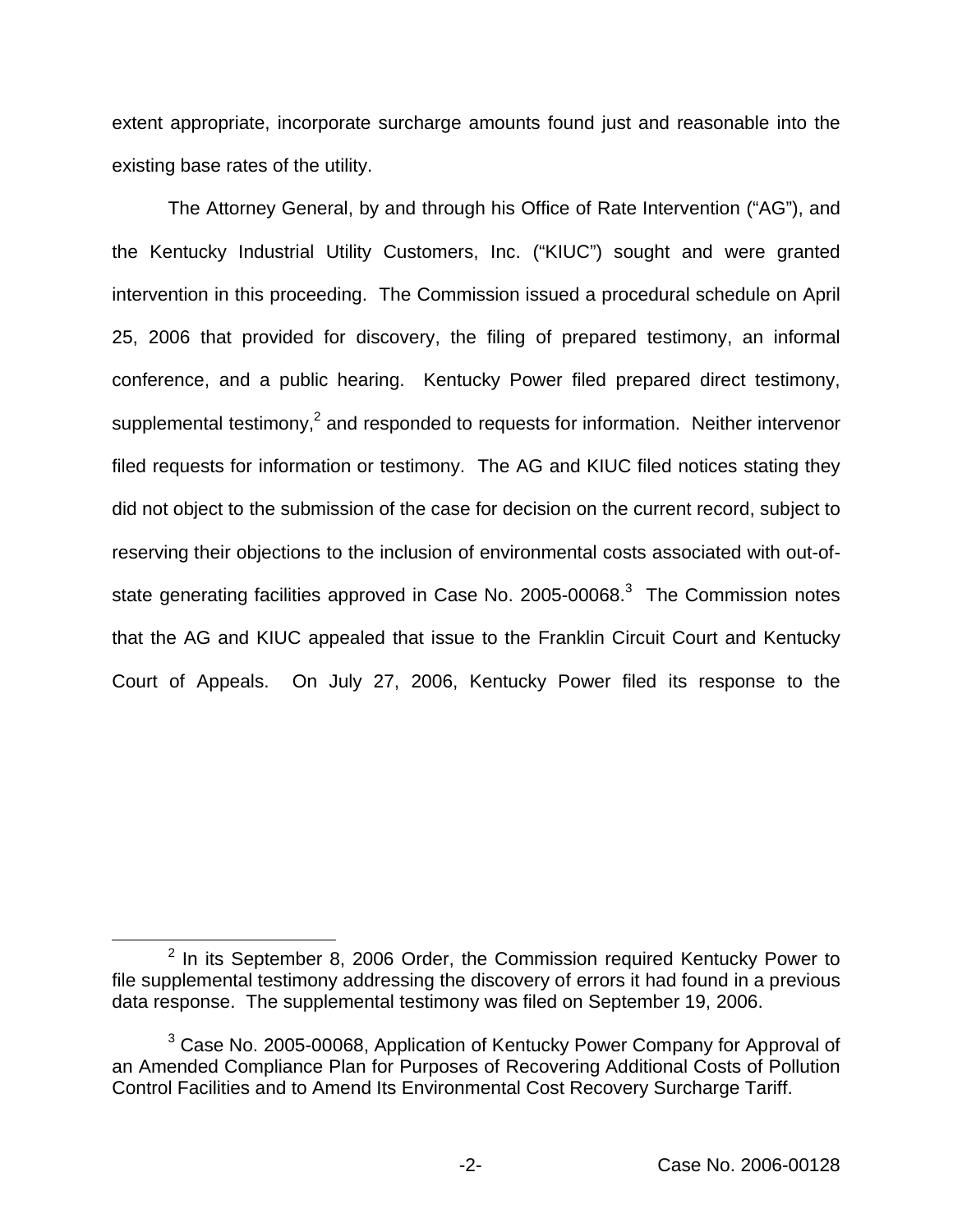Commission's July 24, 2006 Order stating its position that the case should be submitted for adjudication based on the existing record. $4$ 

# SURCHARGE ADJUSTMENT

The April 25, 2006 Order initiating this case indicated that since each of the seven periods under review in this proceeding may have resulted in over- or underrecoveries, the Commission would entertain proposals to adopt one adjustment factor to net all over- or under-recoveries. Kentucky Power determined that it had a net underrecovery of its environmental costs of  $$225,538<sup>5</sup>$  Kentucky Power proposed that the net under-recovery be collected from customers by increasing the total jurisdictional environmental surcharge revenue requirement by \$37,590 a month for 6 months beginning in the first billing month following the Commission's decision in this proceeding.<sup>6</sup>

<sup>4</sup> The Commission's September 8, 2006 Order provided that after the parties considered Kentucky Power's supplemental testimony and responses to any data requests, the parties were to either file no later than October 10, 2006 a statement that the case could be submitted for adjudication based on the existing record or request a hearing. Kentucky Power filed a statement on October 10, 2006 indicating that it believed the case could be submitted for adjudication based on the existing record. The AG and KIUC did not file a statement.

<sup>5</sup> Wagner Supplemental Testimony at 6. Kentucky Power had originally determined that it had a net under-recovery of \$110,756. See Response to the Commission Staff's First Data Request dated April 25, 2006 Order, Item 1, page 10 of 10. On September 1, 2006, Kentucky Power filed a motion requesting that it be allowed to file a revised response to Item 1, due to the discovery of several errors in the calculations. The Commission's September 8, 2006 Order granted Kentucky Power's request and required the filing of supplemental testimony to address how the revised amount was determined and to indicate how many billing periods it proposed to spread the revised net under-recovery over to recover the amount from ratepayers.

 $6$  Id.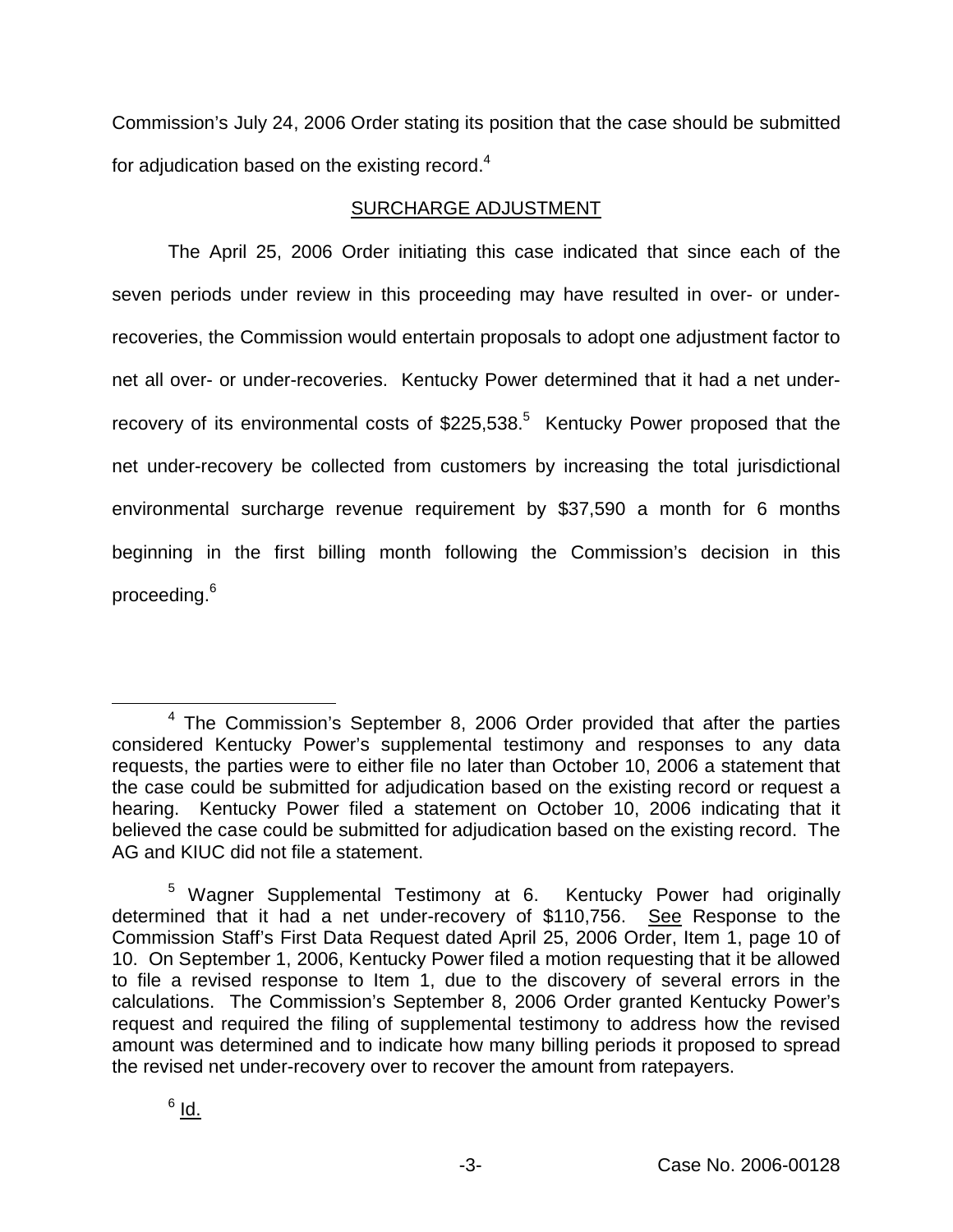In their July 6 and 10, 2006 notices agreeing to the submission of this case for decision on the current record, the AG and KIUC reserved their objections to the inclusion of any costs relating to out-of-state generating facilities not qualifying for environmental surcharge recovery pursuant to KRS 278.183, an issue on appeal before the Franklin Circuit Court. On October 30, 2006, the Franklin Circuit Court upheld the Commission's decision that the costs relating to the out-of-state generating facilities did qualify for environmental surcharge recovery.<sup>7</sup> The AG and KIUC have appealed the Franklin Circuit Court decision to the Kentucky Court of Appeals.

The Commission has reviewed and finds reasonable Kentucky Power's calculation of a net under-recovery of \$225,538 for the seven periods covered in this proceeding. The Commission also finds reasonable Kentucky Power's proposal to increase by \$37,590 the total jurisdictional environmental surcharge revenue requirement in each of the first 6 billing months following the date of this Order.

In addition, Kentucky Power identified errors in the calculation of its monthly surcharge factor in the seven expense months immediately following the end of the last review period included in this proceeding. Kentucky Power determined that these errors had resulted in a net under-recovery of its environmental costs of \$347,425.<sup>8</sup> Kentucky Power proposed that this net under-recovery be collected from customers by an

<sup>7</sup> *Commonwealth of Kentucky ex rel. Stumbo v. Kentucky Public Service Commission*, Nos. 05-CI-1534, 05-CI-1543, 05-CI-1544 (Ky. Franklin Cir. Ct. October 30, 2006).

 $8$  Id. at 8. Kentucky Power identified the errors resulting in the net underrecovery of environmental costs as being the failure to include approved expenses for low nitrogen oxide burners at the Rockport generating units, the utilization of an incorrect surplus weighting factor for costs associated with the Ohio Power Company, and the inappropriate inclusion of sulfur trioxide mitigation costs.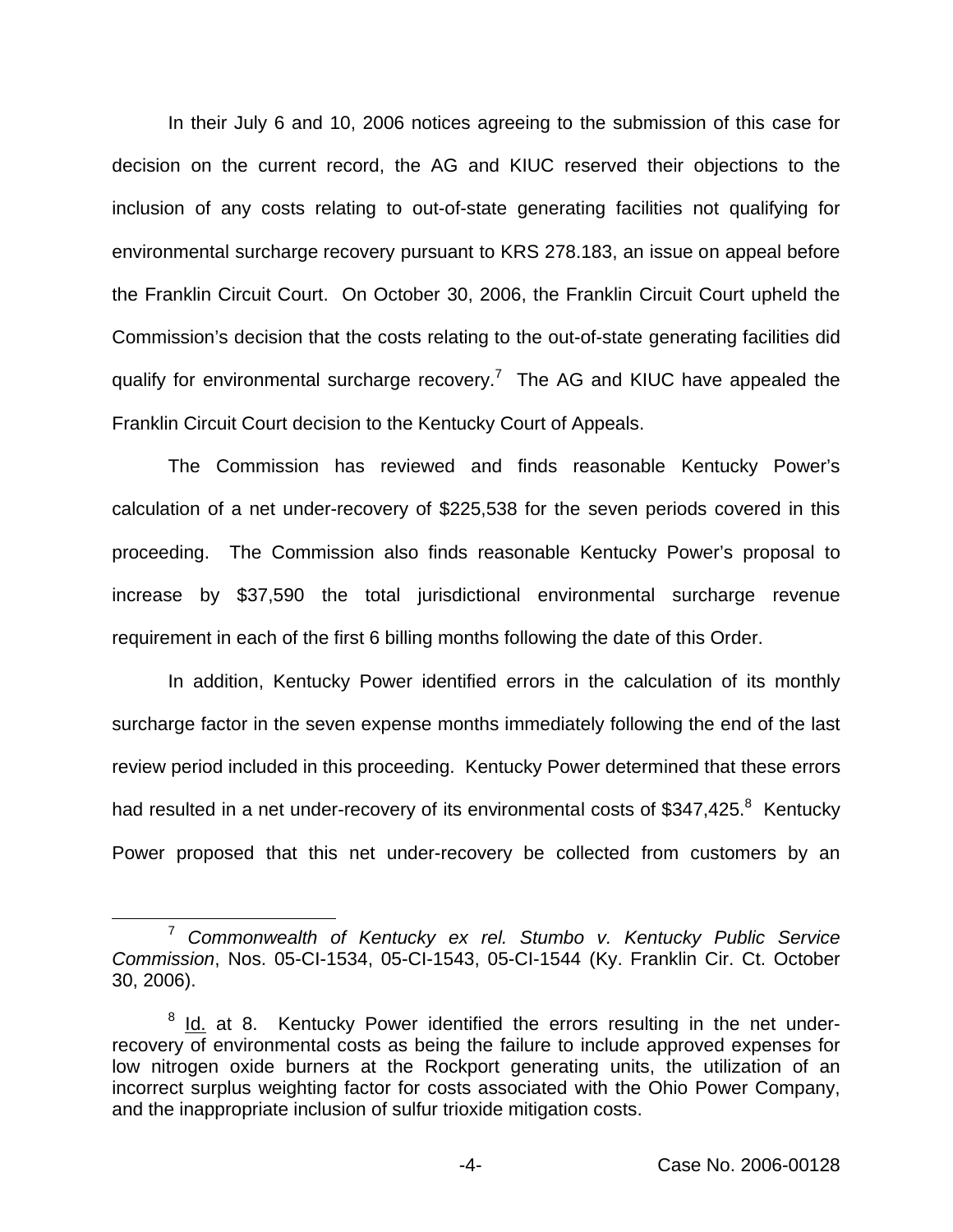additional increase to the total jurisdictional environmental surcharge revenue requirement of \$57,904 in each of the first 6 billing months following the date of this Order.<sup>9</sup> Neither the AG nor KIUC has expressed an opinion on Kentucky Power's proposal.

The Commission has reviewed the calculation of this post-review period net under-recovery and examined the reasons why this under-recovery has occurred. We note that Kentucky Power has taken steps to correct the identified errors in the collection and reporting of data for its surcharge mechanism. The Commission believes it is reasonable to address this net under-recovery now rather than wait until subsequent 6-month surcharge reviews. The Commission further believes there is no benefit to either Kentucky Power or its ratepayers to delay the collection of this additional net under-recovery of appropriate environmental costs.

The Commission finds that Kentucky Power's calculation of the post-review period net under-recovery of \$347,425 is reasonable. The Commission also finds reasonable the proposal to increase by \$57,904 the total jurisdictional environmental surcharge revenue requirement in each of the first 6 billing months following the date of this Order.

These two net under-recoveries of environmental costs will result in the monthly jurisdictional environmental surcharge revenue requirement in each of the first 6 billing months following the date of this Order being increased by \$95,494.<sup>10</sup>

 $9$  Id.

 $10$  The monthly net under-recovery from the review periods of \$37,590 plus the monthly net under-recovery from the post-review period of \$57,904.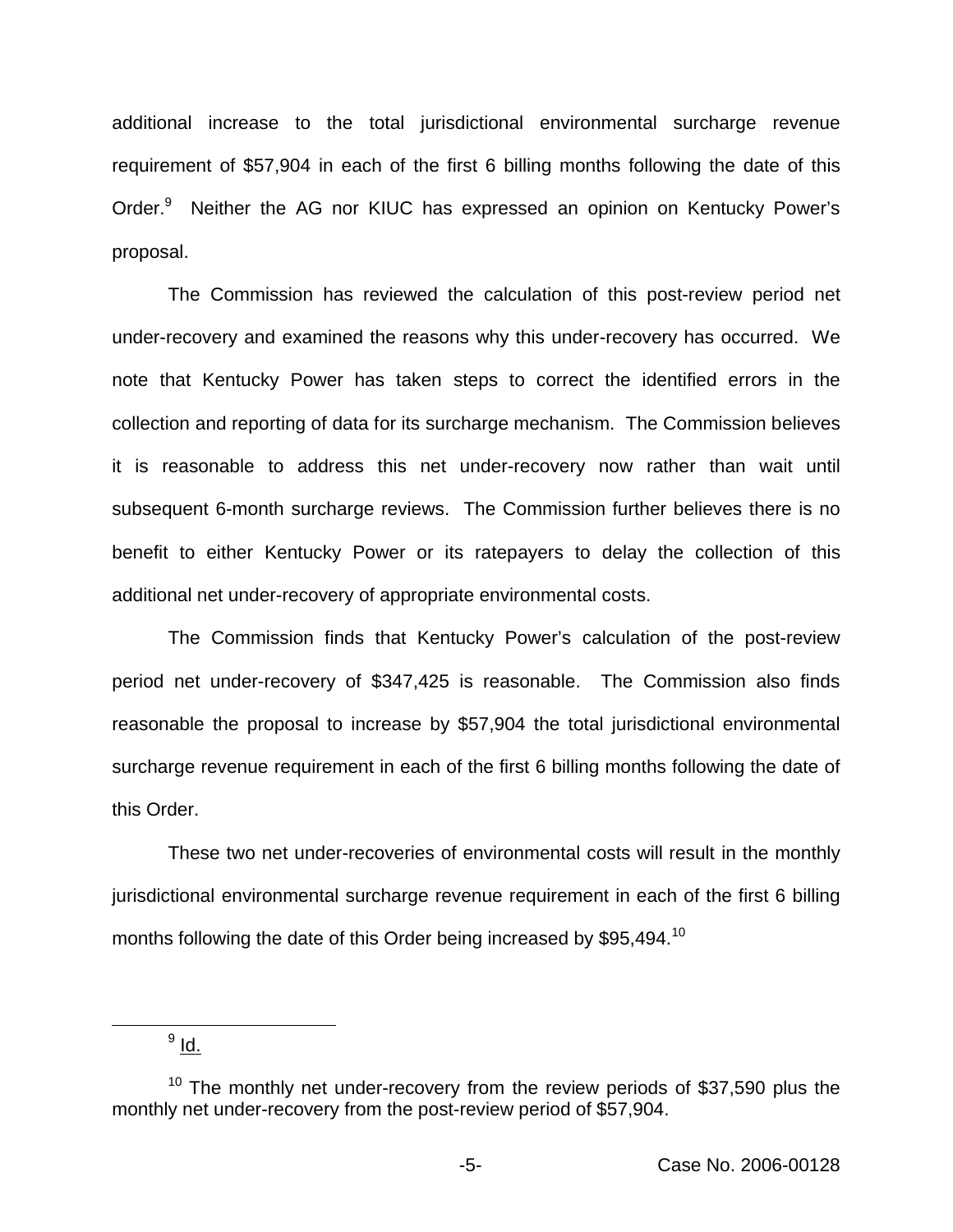Kentucky Power indicated that it would show the two net under-recovery adjustments as separate line items on ES Form 1.00 during the 6-month collection period. The Commission finds this reporting is reasonable and it should be approved.

#### SURCHARGE ROLL-IN

In Case No. 2005-00341, $<sup>11</sup>$  the capital expenditures and operating expenses</sup> associated with the original and first amendment to the environmental compliance plan as of the test year were rolled into Kentucky Power's base rates. The test year in that case was the 12 months ending June 30, 2005, which corresponds to the last billing month of the second 2-year surcharge review period. Given the roll-in accomplished as part of its last general rate case, Kentucky Power was asked whether there was a need for a further roll-in of its environmental surcharge into its base rates. Kentucky Power indicated that it believed no roll-in of any additional environmental surcharge amounts was needed.<sup>12</sup> The Commission agrees.

### RATE OF RETURN

In Case No. 1996-00489, $^{13}$  the Commission found that Kentucky Power's debt portion of its weighted average cost of capital should be reviewed and re-established during each 6-month review case. The rate of return on common equity would remain

<sup>&</sup>lt;sup>11</sup> Case No. 2005-00341, General Adjustments of Electric Rates of Kentucky Power Company, final Order dated March 14, 2006.

<sup>&</sup>lt;sup>12</sup> Response to the Commission Staff's First Data Request dated April 25, 2006, Item 14.

<sup>&</sup>lt;sup>13</sup> Case No. 1996-00489, Application of Kentucky Power Company d/b/a American Electric Power to Assess a Surcharge Under KRS 278.183 to Recover Costs of Compliance with the Clean Air Act and Those Environmental Requirements Which Apply to Coal Combustion Waste and By-Products, final Order dated May 27, 1997; rehearing Order dated July 8, 1997.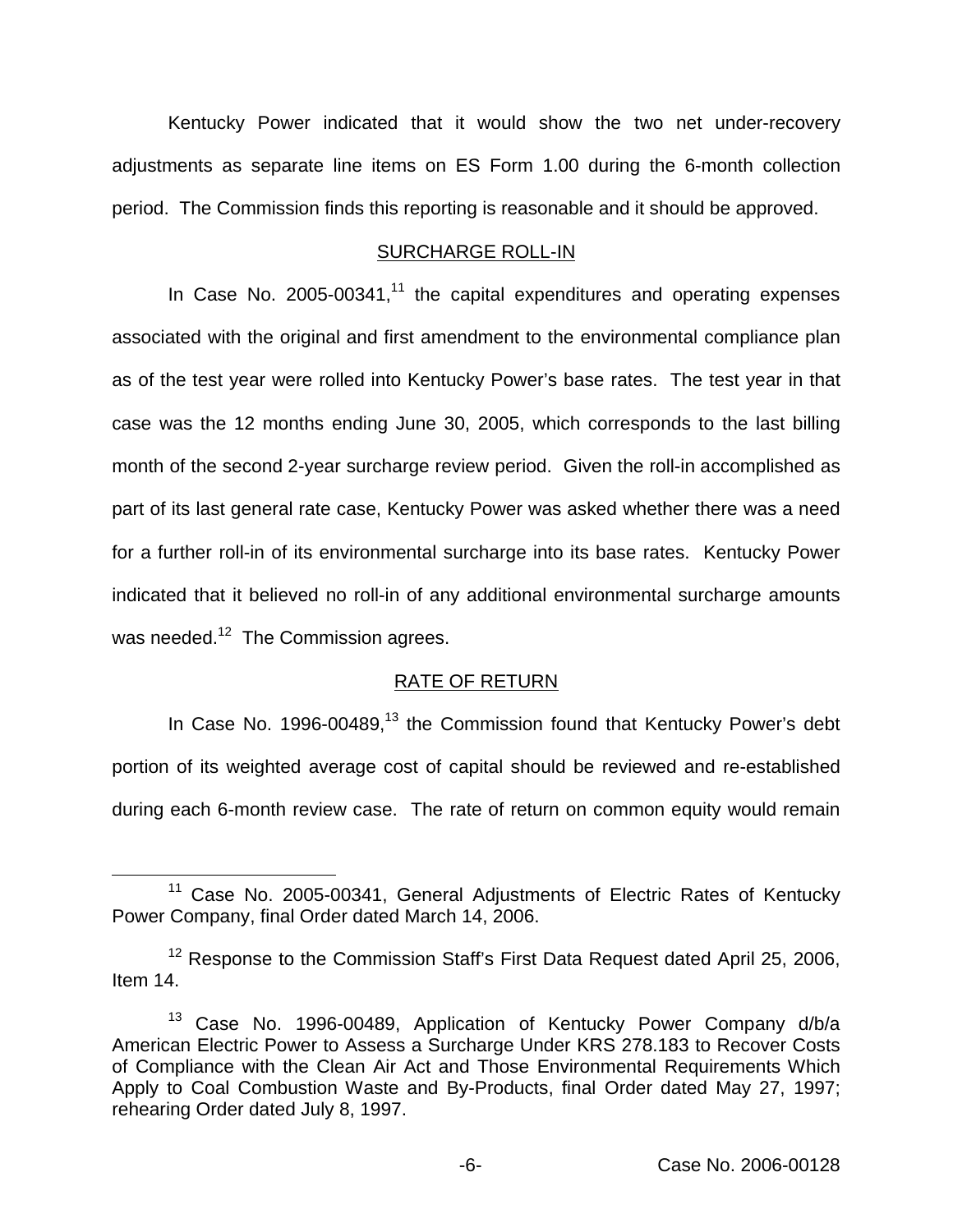fixed and subject to review during the 2-year environmental surcharge reviews. The weighted average cost of capital constitutes the rate of return for Kentucky Power's environmental compliance rate base.<sup>14</sup>

Kentucky Power stated that it believed the 10.50 percent rate of return on common equity established in the settlement agreement in Case No. 2005-00341 was the reasonable rate of return for environmental surcharge purposes. Kentucky Power provided the outstanding balances for its long-term debt, short-term debt, accounts receivable financing, and common equity as of December 31, 2005, the last billing month of the review periods. It also provided the blended interest rates for the longterm debt, short-term debt, and accounts receivable financing as of December 31, 2005.15 Using this information, Kentucky Power calculated a weighted average cost of capital, before income tax gross-up, of 7.61 percent.<sup>16</sup> Kentucky Power also provided the weighted average cost of capital reflecting the tax gross-up approach approved in Case No. 2005-00068.17

 $16$   $\underline{Id}$ .

<sup>&</sup>lt;sup>14</sup> This weighted average cost of capital is applied only to the environmental compliance rate base associated with plant installed at Kentucky Power's Big Sandy generating units.

<sup>&</sup>lt;sup>15</sup> Response to the Commission Staff's First Data Request dated April 25, 2006, Item 16.

<sup>&</sup>lt;sup>17</sup> Response to the Commission Staff's Second Data Request dated June 13, 2006, Item 2. Kentucky Power noted in its response that in providing the requested information, it was "not waiving any objection it might have regarding the calculation of the gross-up factor based on Case No. 2005-00068, which is currently on appeal to the Franklin Circuit Court." In the response, Kentucky Power determined that the income tax gross-up factor was 1.6073 which would produce a tax grossed-up weighted average cost of capital of 10.15 percent.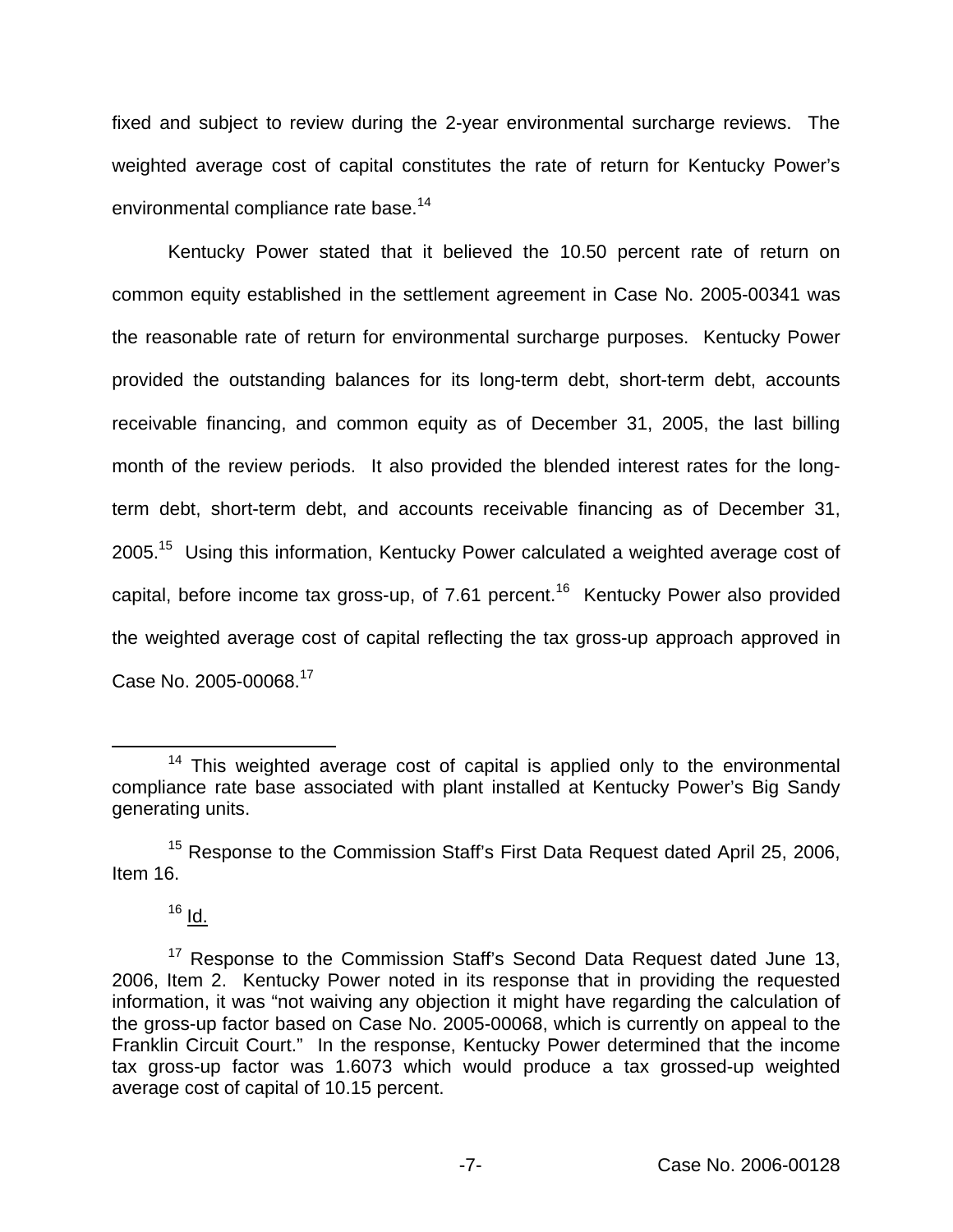The Commission notes that on October 30, 2006, the Franklin Circuit Court upheld the Commission's tax gross-up approach utilized in Case No. 2005-00068.<sup>18</sup> The Commission has reviewed Kentucky Power's determination of the weighted average cost of capital and finds the 7.61 percent to be reasonable. The Commission has also reviewed the determination of the tax gross-up factor and finds that it is consistent with the approach approved in Case No. 2005-00068. Therefore, the Commission finds that the weighted average cost of capital of 7.61 percent and the income tax gross-up factor of 1.6073 should be used in all monthly environmental surcharge filings subsequent to the date of this Order.

#### REQUEST FOR CONFIDENTIAL TREATMENT

Pending before the Commission is Kentucky Power's rehearing petition seeking confidential treatment of information it provided in response to Item 17(b) of the Commission Staff's First Data Request dated April 25, 2006.<sup>19</sup> The response contained information concerning Kentucky Power's inventories of sulfur dioxide and nitrogen oxide emission allowances for the period 2006 through 2016, and included expected additions, usage, and withdrawals from the inventories. The Commission originally denied confidential treatment of the responses by its August 16, 2006 Order but granted Kentucky Power's request for rehearing in its September 22, 2006 Order. The

<sup>18</sup> *Commonwealth of Kentucky ex rel. Stumbo v. Kentucky Public Service Commission*, Nos. 05-CI-1534, 05-CI-1543, 05-CI-1544 (Ky. Franklin Cir. Ct. October 30, 2006). The Commission also notes that Kentucky Power has appealed the Franklin Circuit Court decision to the Kentucky Court of Appeals.

 $19$  The Commission had previously denied confidential treatment for the response by Order dated August 16, 2006. However, the Commission granted Kentucky Power's petition for rehearing by its September 22, 2006 Order.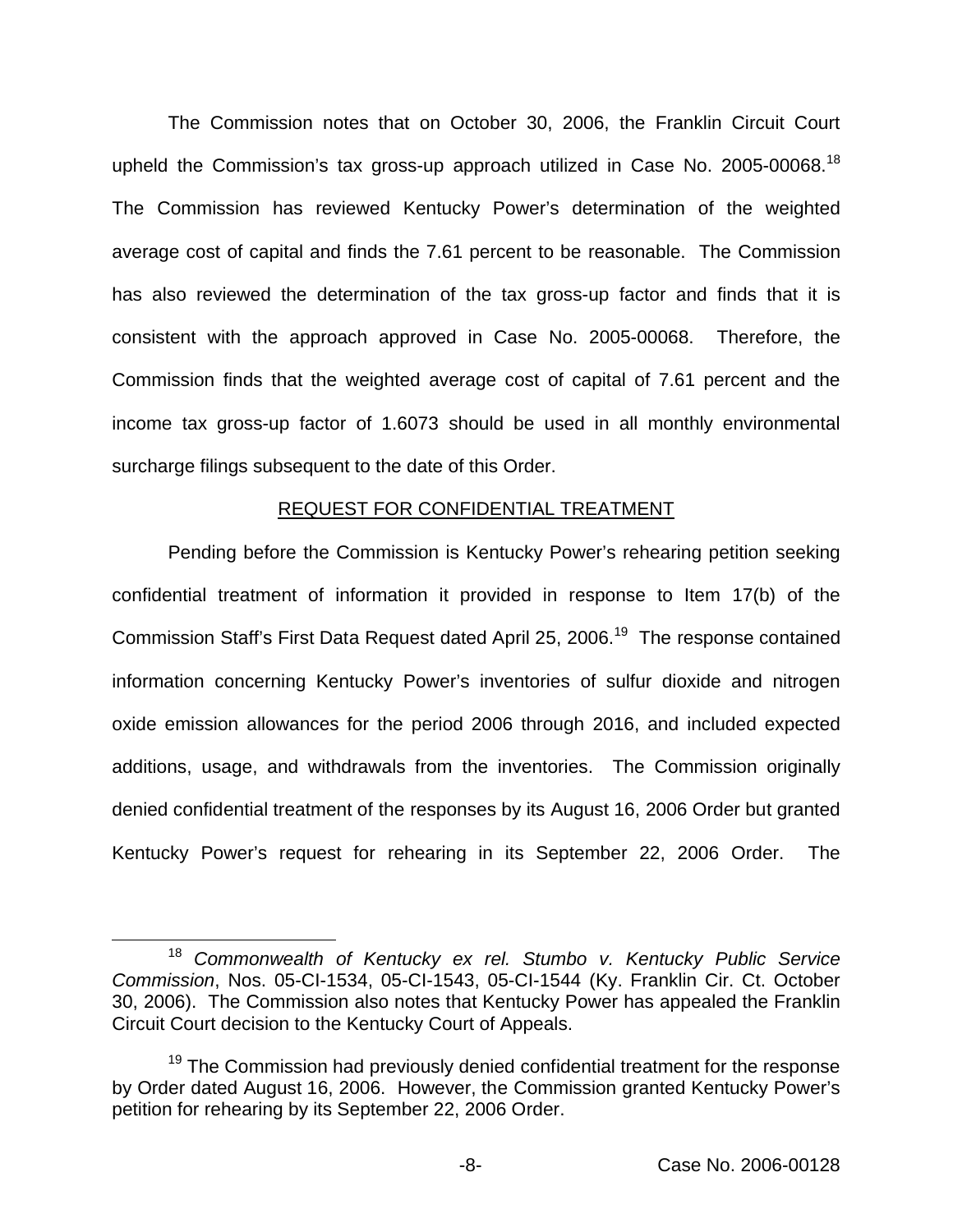September 22, 2006 Order scheduled an informal conference convened for the purpose of discussing the issues raised in Kentucky Power's petition for rehearing.

At the October 5, 2006 informal conference, $20$  Kentucky Power described the nature of the emission allowance markets, the situation faced by Kentucky Power and its parent company, the American Electric Power Company ("AEP"), in the emission allowance markets, and how transactions undertaken by AEP in the emission allowance markets could be perceived. Kentucky Power was requested to file additional information concerning the emission allowance markets in support of the petition for confidential treatment, which it did on October 27, 2006.

The participants in the emission allowance markets are not only utilities seeking to acquire emission allowances for regulatory compliance purposes, but also include entities involved in speculation trading. These markets are thinly traded, with generally low volume of transactions. The pricing in the emission allowance markets can be extremely volatile. Considering the current nature of the emission allowance markets and how Kentucky Power and AEP participate in those markets, the Commission finds that confidential treatment of the responses to Item 17(b) should be granted.

IT IS THEREFORE ORDERED that:

1. Kentucky Power shall include a \$95,494 monthly increase in its jurisdictional environmental revenue requirement determined in each of the first 6 billing months following the date of this Order, as discussed herein.

 $20$  Although the October 5, 2006 informal conference was duly noticed, neither the AG nor KIUC attended.